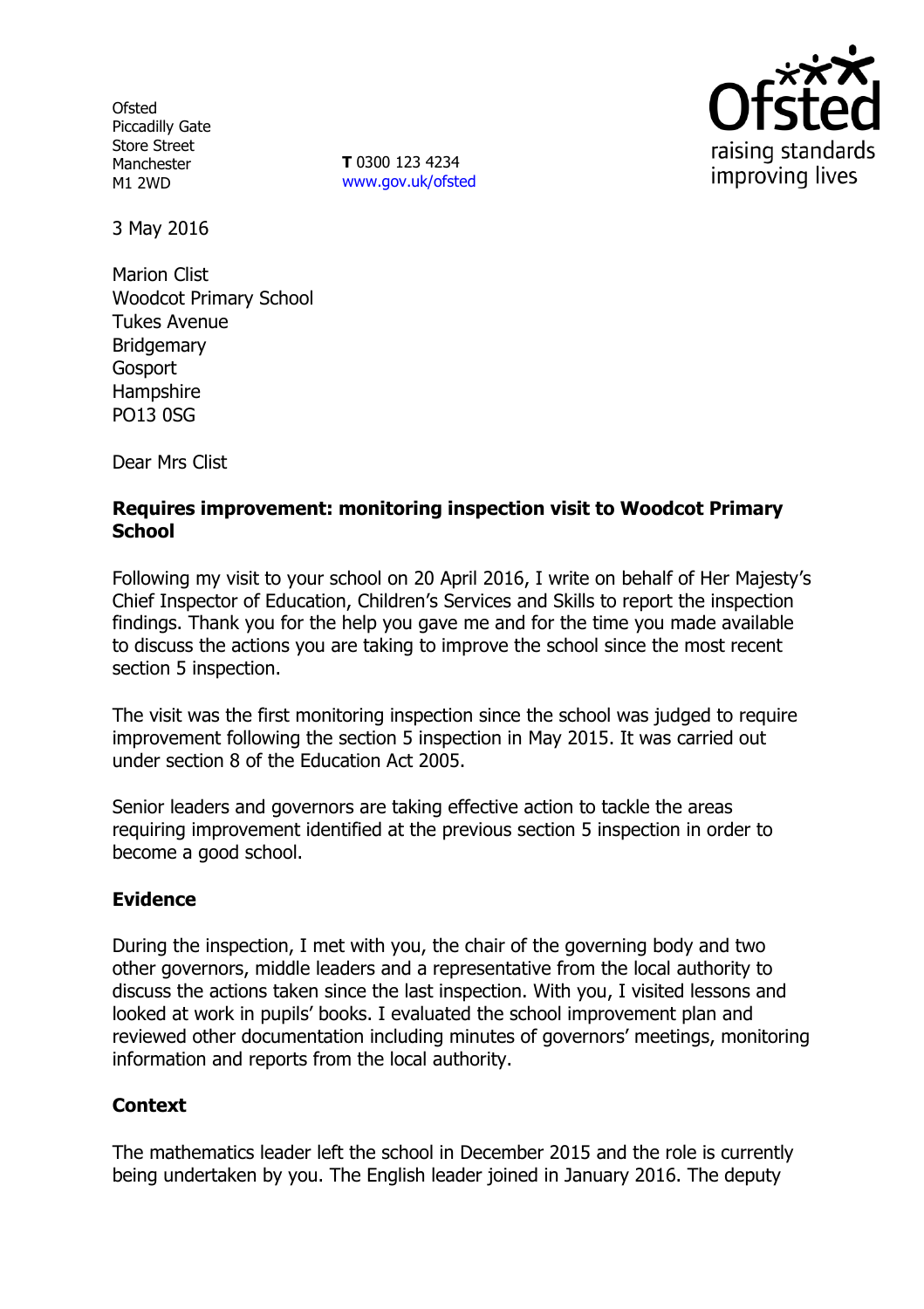

headteacher is leaving at the end of this term and a replacement has been appointed for September.

### **Main findings**

You have acted with commitment and purpose to tackle all the areas identified in the previous report. The action plan details exactly what you, leaders, teachers and governors need to do and how that will result in pupils learning more. Each term, you and governors rightly check that these actions are being carried out and that they are having the desired effect. As a result, in almost all classes, pupils are learning more and making faster progress. You know where this is not yet the case and continue to provide effective support and challenge to those teachers.

Middle leaders are much clearer about their roles. They generally identify the correct priorities in their areas of responsibility. With your support, they have produced useful action plans which show clearly what needs to be done and how leaders can judge whether the school is improving. Due to recent and impending changes in the leadership team, there is more work to do to ensure that all leaders are effective in their specific roles.

Pupils' writing is improving. The introduction of a whole-school approach to the teaching of writing, combined with training for teachers, has resulted in rapid improvements in many classes. Pupils' work in their books and around the school shows they are learning more. In most classes, pupils are now working at the expected level for their age; in one class, many pupils are working above what is expected. This has helped you, other leaders and teachers to be more ambitious for what can be achieved.

Mathematics teaching is improving. The training and support you have provided to help teachers develop their subject knowledge has enabled them to plan and deliver useful lessons, which are at the correct level for pupils of differing abilities. There has been a noticeable improvement in pupils' use of vocabulary; they are now using the correct terminology in a range of contexts. Pupils are much more confident in using practical equipment and are now accustomed to independently choosing what they need to help them. You are aware that there is more to do to embed the improvements that have been made and further develop teachers' confidence to challenge pupils at all levels.

Teachers are involved in analysing the progress their pupils are making but they are not yet taking as much responsibility for this as they should. Teachers use the feedback from leaders to consider carefully how well disadvantaged pupils are doing and take appropriate action to support further progress.

The required pupil premium review was carried out by the local authority. Although the review and subsequent report were not rigorous or evaluative enough to give clear direction, you and governors have sought advice from other leaders and are